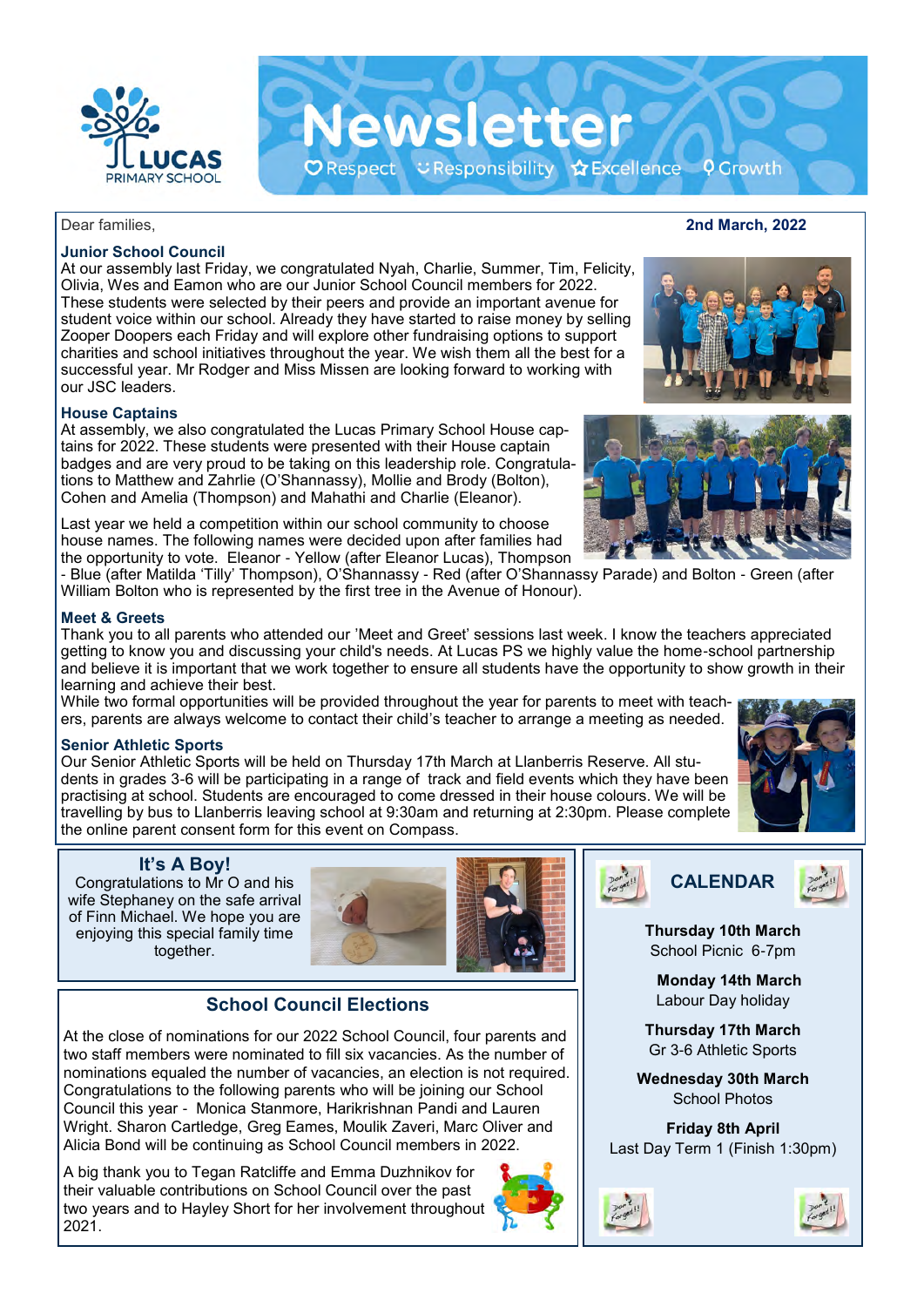

# **RESPONSIBILITY AWARDS**

**Ivy - Prep B**

For demonstrating responsibility by always being organised and ready to learn.



#### **Elaina - Prep C**

For demonstrating responsibility by always listening to instructions and being organised and ready to learn.



.

# **Clara - Prep A**

For demonstrating responsibility in your learning space by always keeping it tidy.

#### **Savannah - 1/2A**

For staying focused during learning time and using her time wisely.





**Eve - 1/2D** For always being ready to learn by organising her belongings and using

#### **Georgia - 3/4B**

For being a wonderful role model to her peers and always following the school and classroom rules.



# **Kirby - 4/5A**

**Mustaeen - 1/2B** For being ready to learn, staying focused and using his learning time wisely.

For displaying responsibility for your learning and actions, both within the classroom and outside in the yard.





**Jax - 1/2E**

For always being ready to learn at the beginning of each lesson and looking after all his belongings.

# **Matthew - 5/6A**

For showing responsibility by always being ready to learn at the start of each

lesson.

For showing responsibility by always being organised and staying focused on your learning.



**Felicity - 3/4A**

For demonstrating responsibility by organising her learning space and focusing on achieving her learning goals.





Each year we alternate between a Gr 3/4 and a Gr 5/6 camp. In 2022, the grade 3/4s will participate in camp and in 2023 the 5/6s will have a camp. This year the Grade 3/4 camp will be held at Cave Hill Creek from Wednesday 10th - Friday 12th August.

#### **Swimming**

All students will have the opportunity to be involved in swimming lessons at Shayne Reese Swimming. This will be held at the start of Term 3 for Grades 1-6 and early Term 4 for Prep. Students will attend for 5 days in a row with a 1/2 hour lesson conducted each day.

### **Pupil Free Day - Friday 20th May**

On Friday 20th May, staff will be involved in a professional learning day focussing on Numeracy led by Educational Consultant Andrea Hillbrick. There will be no school for students on this day.



# **Lunch Orders**

**There will be no lunch orders this Friday 4th March due to a staff shortage.**



**Lucas Primary School Family Picnic** 

When: Thursday 10th March

**Where:** Lucas Primary School

Time: 6:00-7:00pm

\*\*This is an informal event where families are invited to come along and bring their own picnic tea. This event will<br>provide an opportunity for families to get to know each other and the staff. We have made this later in t

Respect - Responsibility - Excellence - Growth

.<br>\*Adults will be required to show evidence of vaccination on arrival.<br>\*Masks will not be required outside but will need to be worn when in the classrooms.



Lunch orders will be available again from Friday 11th March.